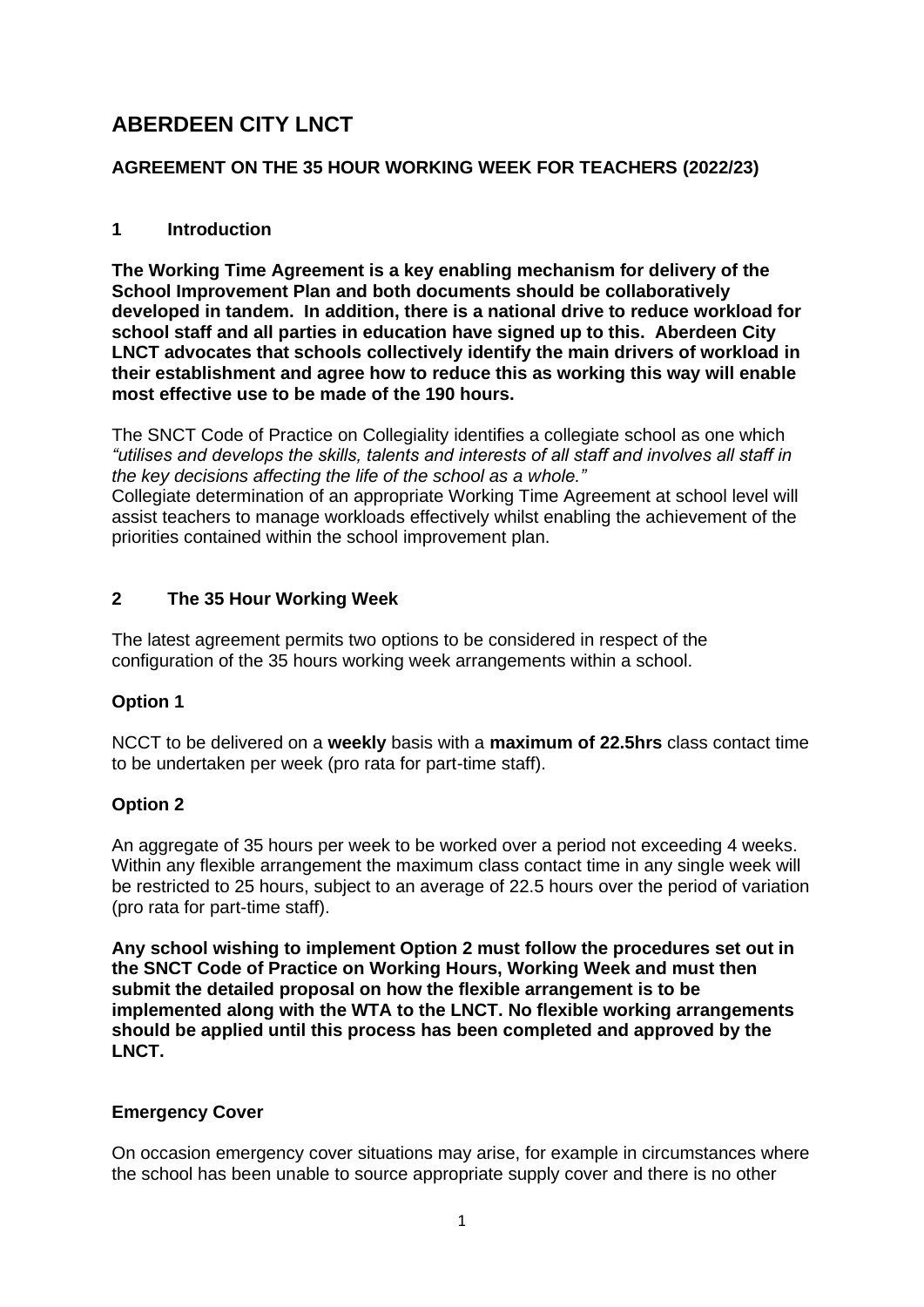member of staff within the school (including SMT) with the capacity to cover the class. In such circumstances, any request to defer NCCT should be submitted in writing by SMT and should include details of how and when the time will be paid back. Any agreement to defer NCCT is entirely voluntary and must be subject to recording.

## **Core and Remaining Time for All Teachers**

The individual and collective work of teachers should be capable of being undertaken within the 35 hour week (SNCT 2.7)

The 35 hours of the working week are divided into 3 parts, as detailed below: Class contact (max) 22.5 hours Preparation and Correction (min) 7.5 hours Remaining time per week 5 hours

The working time for part-time teachers is pro-rated according to the contract of employment. Part-time teachers are responsible for the full range of tasks associated with learning and teaching for all classes to which they are assigned, in proportion to the time for which they are assigned.

Every effort should be made to ensure that non-contact time is sufficient to be meaningful. Therefore, non-contact time should be allocated in meaningful blocks of time. This should be one period in secondary schools and where possible 45 minutes in primary schools. Where primary timetabling necessitates the use of a 30-minute block this should be limited to one occasion only within the week.

## **3 Use of the Remaining Time**

The use of the remaining time (that is time beyond the combined class contact and preparation/correction allowance) will be subject to agreement at school level and help deliver the improvements outlined in the School Improvement Plan and the wider life and work of the school. These decisions are recorded in the **Working Time Agreement (WTA).**

In each school, teachers will agree the range of collective activities undertaken. In order to create agreements schools should,

- review the impact of the previous WTA,
- time cost the improvements planned within the SIP
- consider the need to reduce levels of bureaucracy

Agreements may include:

- a) Additional time for preparation and correction
- b) Parents' Interviews
- c) Staff meetings
- d) Preparation of reports, records, etc.
- e) Forward planning including additional time for professional dialogue
- f) Formal assessment
- g) Professional review and development
- h) Curriculum development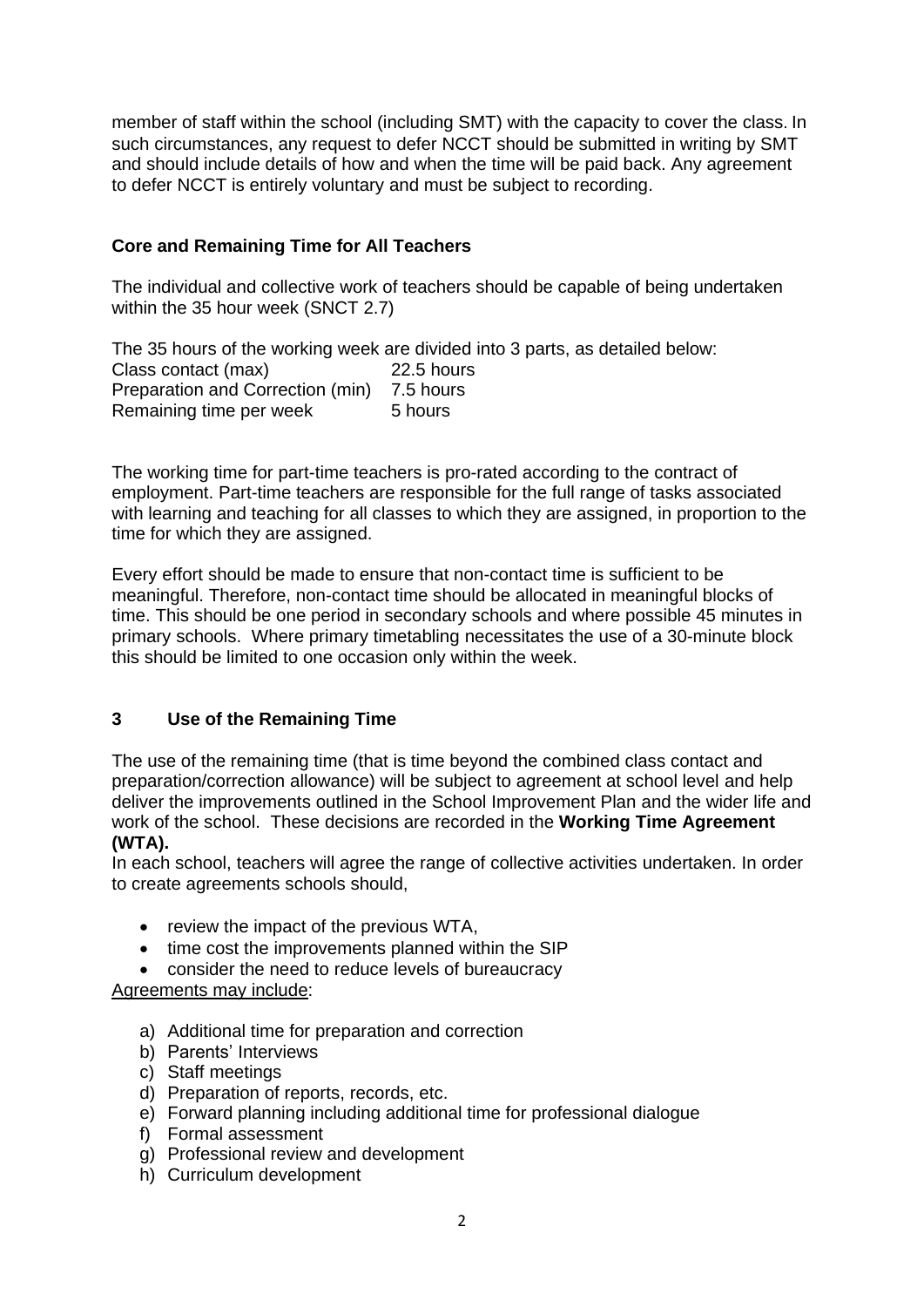- i) Additional supervised pupil activity
- j) Pupil welfare meetings
- k) Area and corporate meetings or events
- l) Responsibilities in relation to ITE students on placement
- m) Time for Trade Union meetings.

In planning the use of available time in this way, schools should consider leaving a meaningful proportion of time for flexibility, which could be utilised by agreement for unplanned commitments which arise during the session (e.g. HMI visits or considering and responding to various new consultation papers). Any such time unused would be assumed to be assigned for additional preparation and correction.

The following clarification of each of the bullet points listed above is intended to be helpful but should not be regarded as an exhaustive list. There may be other activities which merit consideration and agreement according to the specific circumstances of the school.

#### **a) Additional time for preparation and correction**

Additional time should be made available as required by staff.

#### **b) Parents' Interviews**

School staff should reach agreement on the number of meetings required on an annual basis. Parents' meetings may take place in the evening or end-on to the school day. Time should be allocated for preparation for these meetings. Preparation time must equal parental contact time which should never be planned to exceed 2.5 hours. Staff should not be required to attend meetings where they do not have specific responsibilities, and they should be free to leave whenever parental appointments are finished.

#### **c) Staff Meetings**

Schools should reach agreement on the number and frequency of meetings, in order to plan the work of the school, and to be briefed and comment on area and corporate issues. Meetings could include whole staff meetings, department or stage meetings, management meetings, working groups or committee meetings and be frequent enough to enable a collegiate approach. Most of these meetings are likely to take place at the end of the school day and could cover a variety of activities or purposes. Meeting dates can only be changed by agreement with all staff concerned.

#### **d) Preparation of Reports, Records etc**

A time allocation for the completion of reports should be made within the 35 hour working week. It is recommended that schools determine an average 'case load' and allocation of time, while recognising individual teacher workload.

School calendars should show the number of weeks to be given over to reporting and schools should ensure that any other proposed collegiate activities are capable of being carried out within the weekly 5 hour period.

#### **e) Forward Planning**

Excessively detailed forward plans are not required as they then become key drivers of workload. As part of the initiative to reduce workload forward planning should be proportionate and should support professional dialogue. It should not simply fulfil an audit function or generate unnecessary workload. Planning should adhere to the current Aberdeen LNCT Local Agreement.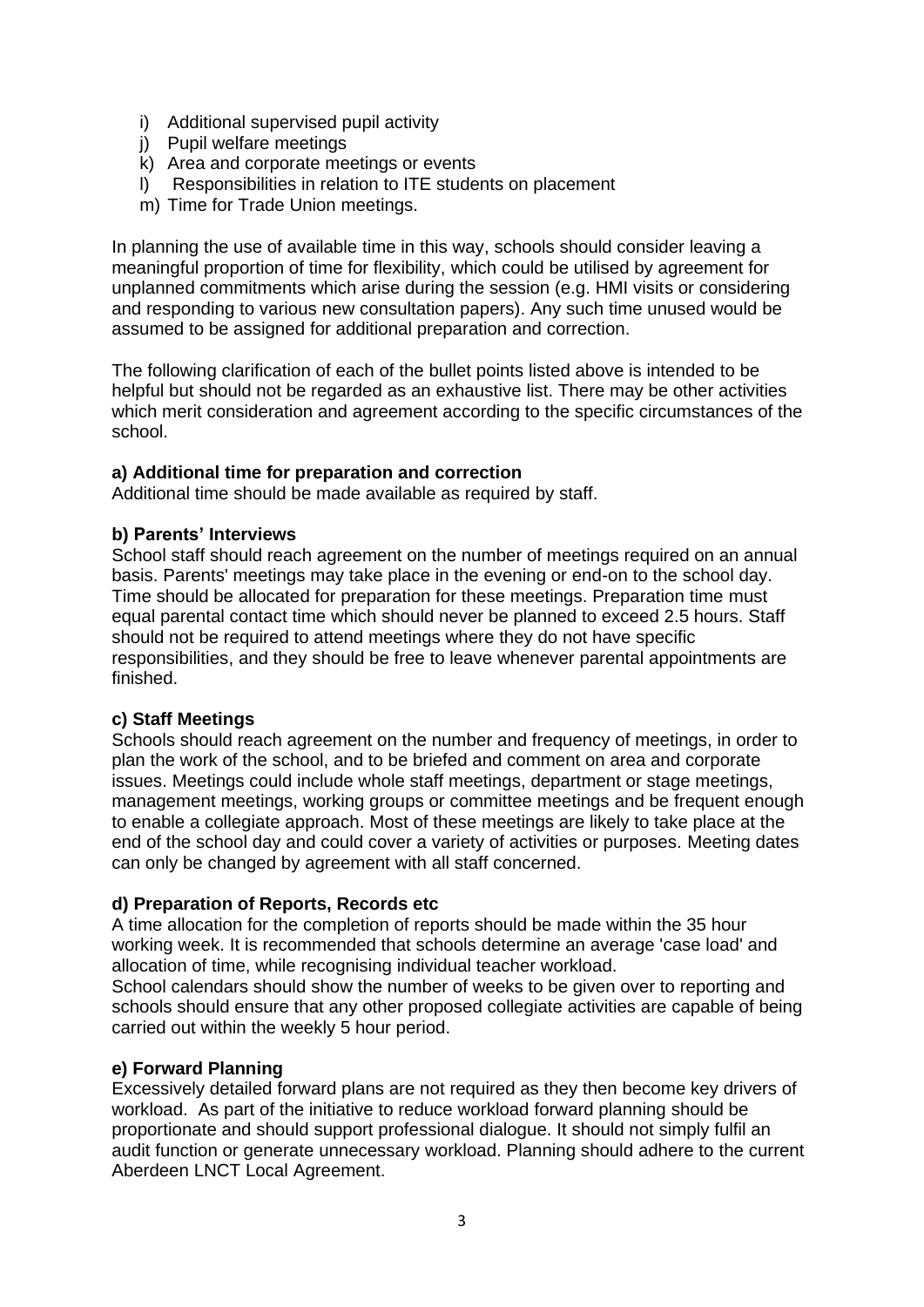## **f) Formal Assessment**

Time should be allocated for formal assessment procedures and the associated administration required.

#### **g) Professional Review and Development**

Aberdeen City Council's policy on Professional Review and Development (PR and D) and Continuing Professional Development, agreed on 11 September 2009, allocates 1 hour per annum for the review.

#### **h) Curriculum Development**

The school Improvement plan, collegiately agreed by staff, is the main driver for the Working Time Agreement. Action plans should be time costed and must be able to be undertaken within INSET and the hours set aside for curriculum development within the WTA. This could be achieved on an individual, group or whole school basis.

**i) Additional Supervised Pupil Activity** Any teacher undertaking additional supervised pupil activity must have this recognised upon request.

#### **j) Pupil Welfare Meetings**

Such meetings may be planned in advance or at short notice and may be in-school or outside school to discuss any aspect of the welfare of pupil(s).

#### **k) Service and Corporate Meetings or Events**

Meetings and events arranged on a Service or corporate basis should be allowed for in planning use of collegiate time, and it should be recognised that circumstances may at times require use of flexibility time.

## **l) Responsibilities in Relation to Initial Teacher Education (ITE) students on placement**

It is recognised that all teachers have responsibilities for involvement as appropriate with ITE students on placement. It is legitimate to identify time within collegiate hours for any aspect of work with students on placement.

#### **m) Time for Trade Union Meetings**

Good practice and positive employee/management relations require time to be available for in-school meetings of trade unions and professional associations.

#### **4 MANAGEMENT TIME**

In the case of promoted post holders in schools, it has been agreed that managers require time for additional duties outwith teaching and associated preparation in order to fulfil their broad professional duties. In Aberdeen City this equates to 0.7FTE for DHTs and 0.3FTE for PTs of non-class contact time.

## **5 WORKING TIME AND PLACE**

The national agreement states, "If a teacher is not required to be on the school premises for certain duties, for example preparation and correction, these may be undertaken at a time and place of the teacher's own choosing. Teachers will be expected to notify the appropriate line manager of their intention in this respect".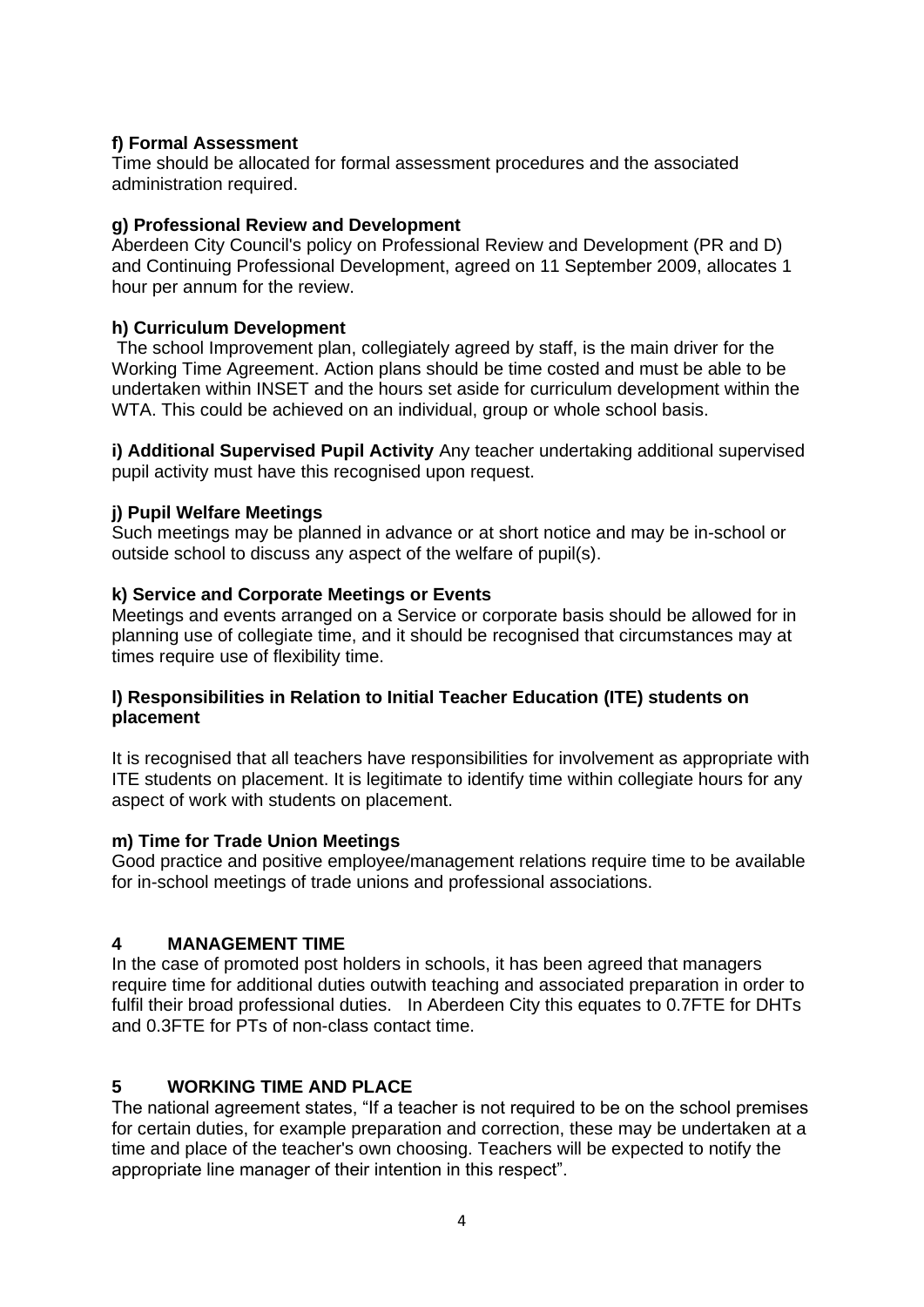This local agreement recognises that not all tasks require the teacher to be on the school premises. Teachers may undertake such tasks at a time and place of their choosing, provided that they are not required by the school at these times. All teachers have a contractual obligation to make themselves available for work each day, and they must follow the agreed school procedures and protocols for being off-site when they are not required in school. Where it has previously been agreed by the Head Teacher (or his/her nominee) that teachers are not required for duty in the school, they need not report for duty in school.

## **6 REACHING AGREEMENT AT SCHOOL LEVEL**

Greater teacher agency and autonomy is a major part of the empowered schools agenda and should be used to allow practitioners more direct influence over workload priorities. This will involve consultation, professional dialogue and negotiation of the Working Time Agreement.

Accordingly, each establishment will require to:

- establish appropriate and effective mechanisms with school management and all unions represented to ensure full participation by staff in reaching agreement on the use of remaining working time;
- ensure that Union representatives are given the opportunity to consult on issues relating to the agreement and time is allocated for this purpose;
- devise a programme of agreed activities and agree a format for an accompanying 38 week annual calendar detailing how the collegiate activities can be accommodated within the 5 hour weekly allowance of collegiate time. A calendar which may be used for this purpose is attached below but schools can use other formats. Schools should monitor how the WTA translates into practice to inform professional dialogue and improvement with colleagues It is recognised that the working week may vary depending on the school calendar of events. Therefore, work should be planned to take into account possible weekly variations in order to prioritise and effectively manage workload. A link to a collegiate calendar which can be downloaded for this purpose is provided below. [Link to copy of 2022-23](https://docs.google.com/spreadsheets/d/1D-YKO71y2DwSbs9a4UAs0PKHiC2EBErN/edit?usp=sharing&ouid=113040060665023778040&rtpof=true&sd=true) Collegiate Calendar - Aberdeen (Google Drive) [Link to copy of 2022-23 Collegiate Calendar -](https://aberdeencitycouncilo365-my.sharepoint.com/:x:/g/personal/iahmad_aberdeencity_gov_uk/Ef00XtJczeZMmzm5g6-BV24BEzV_5NA0YfStBh0M7DbUQQ?e=78EHIC) Aberdeen (OneDrive)
- It should also be recognised that from time to time events may occur which could not be predicted at the start of the year and which require renegotiation of the agreement.
- record whether a flexible approach has been agreed/not been agreed.

When agreement has been reached, the attached Form 'The Record of School Agreement on the Working Year' should be completed, signed by the Headteacher and all TU Reps involved and copied to the Teachers' Side Secretary to the LNCT and to the Management Side Secretary to the LNCT. The form should be accompanied by a detailed copy of the WTA and school collegiate calendar. Should significant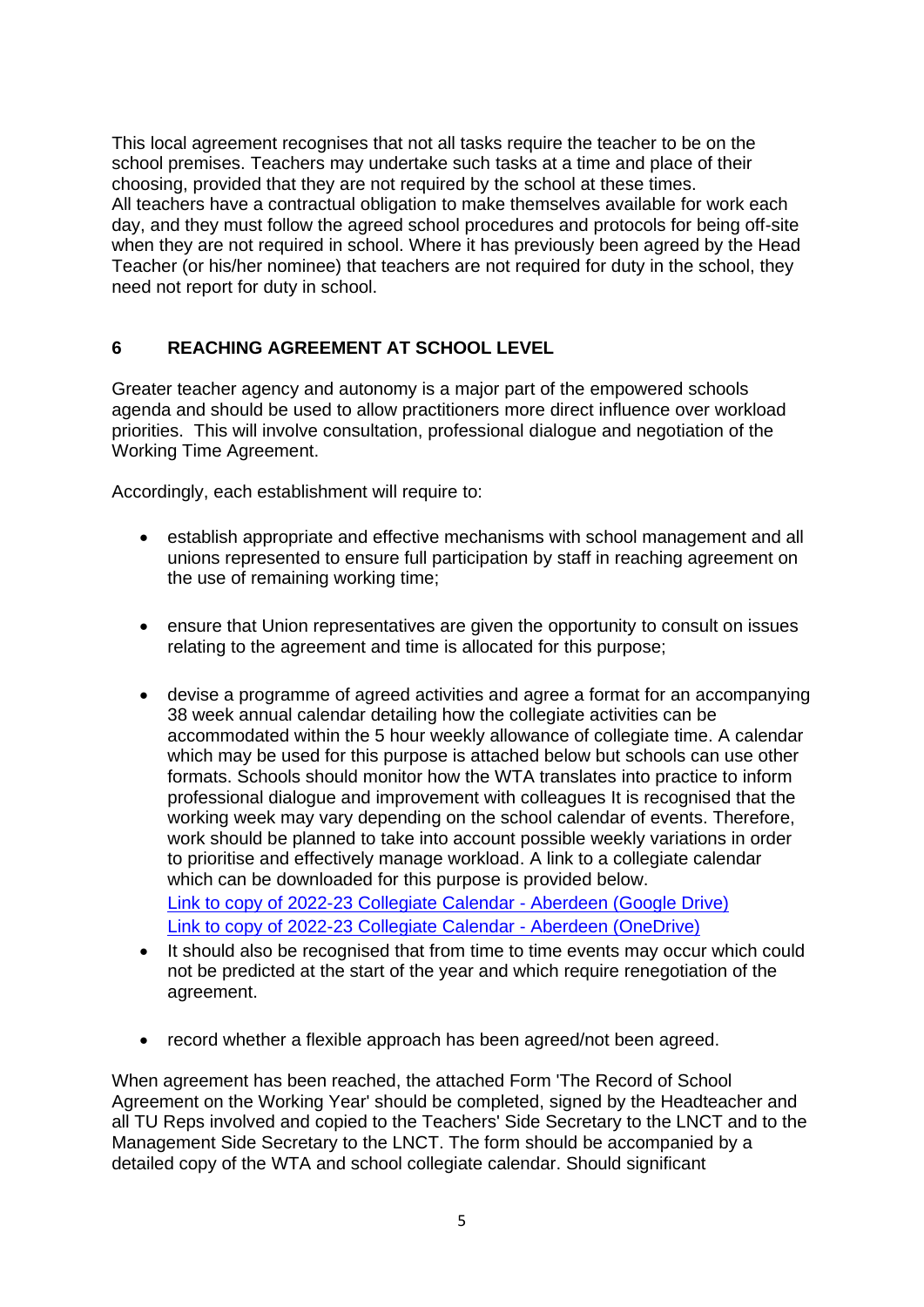renegotiation be required at any point during the year, new documentation should be submitted as above.

#### **These documents should be returned before Friday 17 th June 2022**

\* Where there is a high turnover of staff during the summer break it is advisable to review the calendar at the start of the new session to ensure that new staff can input into it if necessary.

If there is failure to reach agreement on any aspect of the 35-hour week at school level, including the use of the flexible approach to the working hours, working week, the matter should be referred to the LNCT promptly to allow further time for supported negotiation.

These arrangements will be reviewed towards the end of each academic session by school management representatives and those trade unions represented in the establishment, in accordance with the SNCT and LNCT agreements in place at that time.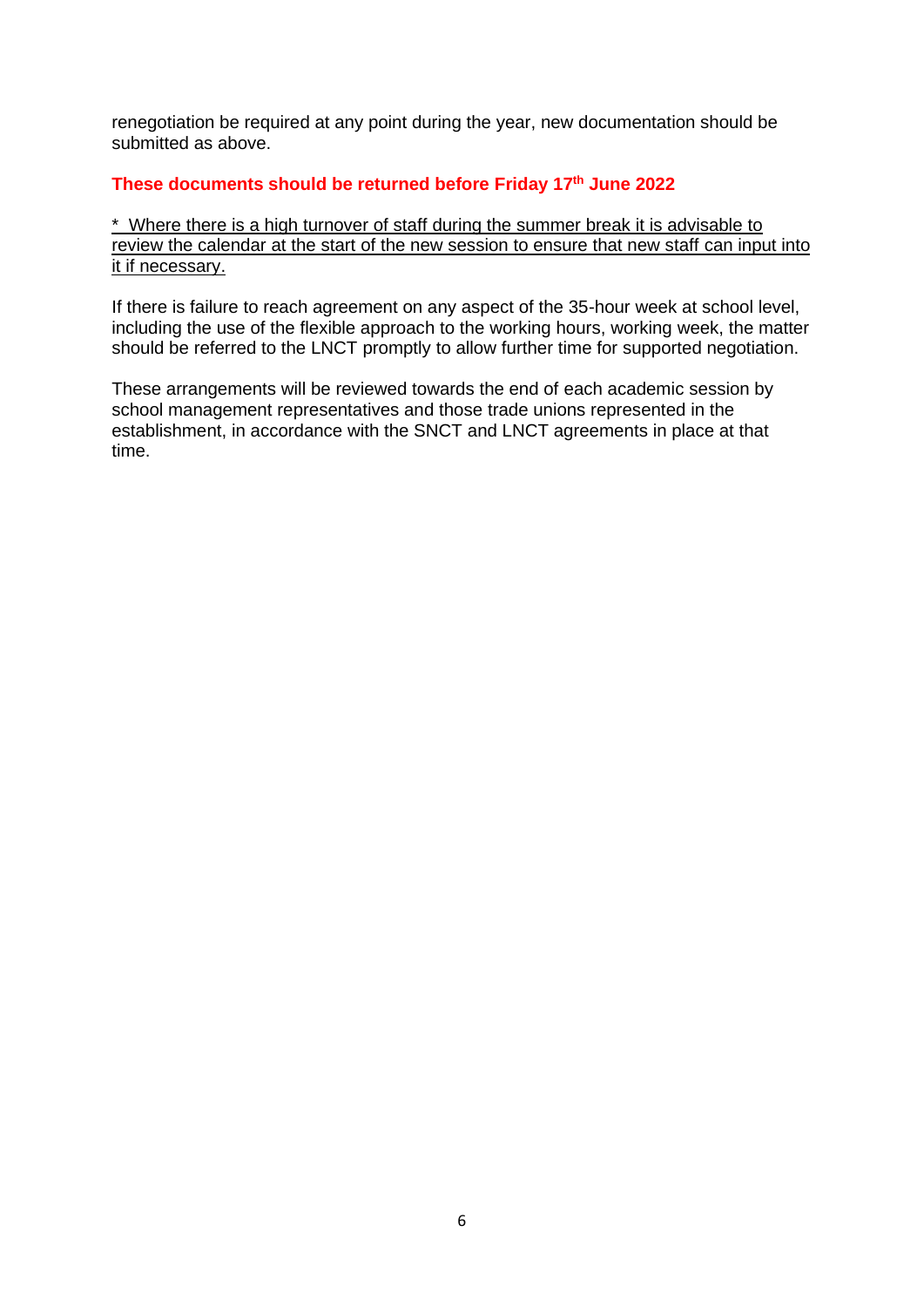#### **APPENDIX**

## **ABERDEEN CITY COUNCIL**

## **Education & Children's Services**

## **RECORD OF SCHOOL AGREEMENT ON THE WORKING YEAR**

**SCHOOL:**

1 A formal agreement on the pattern for the working year for teaching staff in this school for school session 2022/2023 has been reached.

| Yes (documents attached)                          |                 |
|---------------------------------------------------|-----------------|
|                                                   | School Calendar |
| No (contact joint secretaries for advice/support) |                 |

2 A formal agreement on a flexible approach on Working Hours, Working Week for teaching staff in this school for school session has been reached and all relevant documentation attached. (see Section 2, Option 2, )

| Yes (document attached) |  |
|-------------------------|--|
| <b>No</b>               |  |

Signed Head Teacher/Head of Establishment